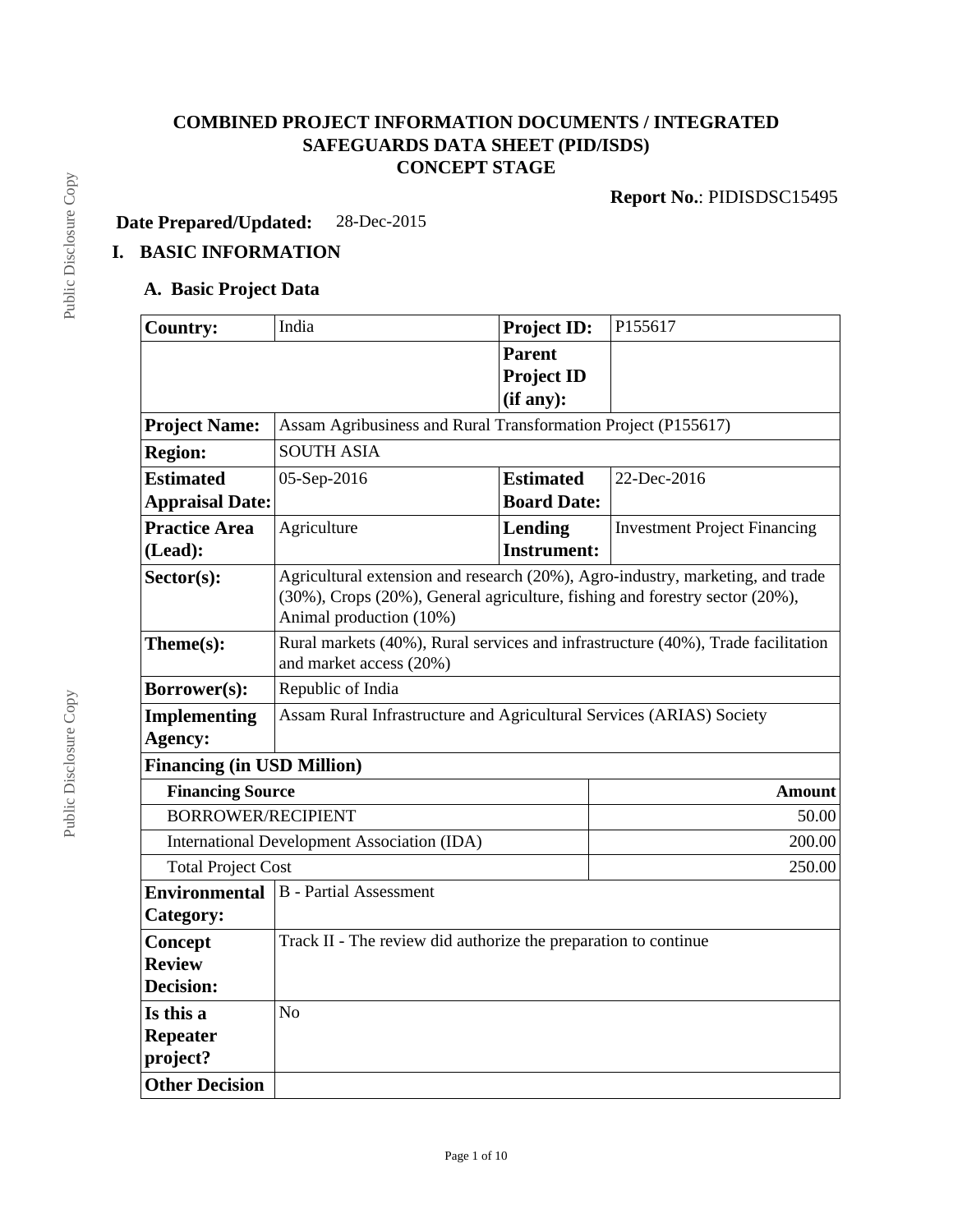### **(as needed):**

#### **B. Introduction and Context**

#### **Country Context**

1. During the last decade, India's economy expanded at an average annual rate of 7.6 percent, and projections are for the high growth rate to continue. Despite the headline figures on growth, concerns linger about the pattern of growth. India continues to face daunting challenges in reducing the number of poor, creating jobs, and achieving shared prosperity. Long term agricultural growth remains volatile, fluctuating around 3 percent per year. With India's labor force predominantly in rural areas, and about 68 percent employed in agriculture, the political, social and economic importance of agriculture continues.

2. The Government of India (GoI) recognizes the important role of agriculture in the ongoing rural-urban transformation process and the potential it represents as an important source of growth and job creation. The GoI also recognizes the necessity of strategic shifts for structural transformation of Indian agriculture to tap into this potential of growth and job creation. These shifts reflect underlying trends in demand for food and factors affecting the supply of agriculture produce, and include: (i) a shift away from a focus on foodgrain production towards diversification into high value agriculture production of fruits, vegetables, dairy, etc.; (ii) a shift away from a focus on on-farm production towards value addition in the post-harvest segments of agriculture value chains; (iii) a shift away from a focus on productivity towards resilience of agriculture production systems for addressing the effects of climate change; and (iv) a shift away from a focus on agriculture production towards nutrition sensitive agriculture.

3. To facilitate these four shifts, GoI has launched a number of policies and initiatives since 2014. These include, among others, a technology driven second green revolution with a focus on higher productivity and diversification; a "National Adaptation Fund" to meet the challenges on climate change; a nationwide District Level Incubation and Accelerator Programme" focusing on micro, small and medium enterprise (MSME) sector; and a scheme for promotion of a National Agricultural Market to accelerate the integrated development of agriculture marketing and trade.

4. Consumer demand for food commodities in India is rapidly changing, fueled by strong economic growth. The structural shift in consumption pattern away from cereals to high value agricultural commodities is seen both in rural and urban areas. This in turn is generating growing domestic demand for higher quality/value agricultural commodities (including animal proteins) as the share of cereals and staples in food expenditure declines, whilst that of animal proteins, fruits and vegetables increases. This provides opportunities for farmers to obtain higher incomes from increasingly smaller holdings.

5. Signaled by changes in consumers' food baskets, India's agriculture and agri-food marketing system is poised for a profound transformation. The agri-food marketing system is changing from ad hoc transactions towards coordinated systems like cooperatives, producers' associations and contract farming. Public policy has been proactive in facilitating this transformation. The central and state governments have taken important policy initiatives, such as de-regulation of food industry, enactment of an integrated food law, de-monopolization of agricultural markets, reduction in excise duties on manufactured food products, and priority sector lending to food industry to strengthen agriculture-industry linkages.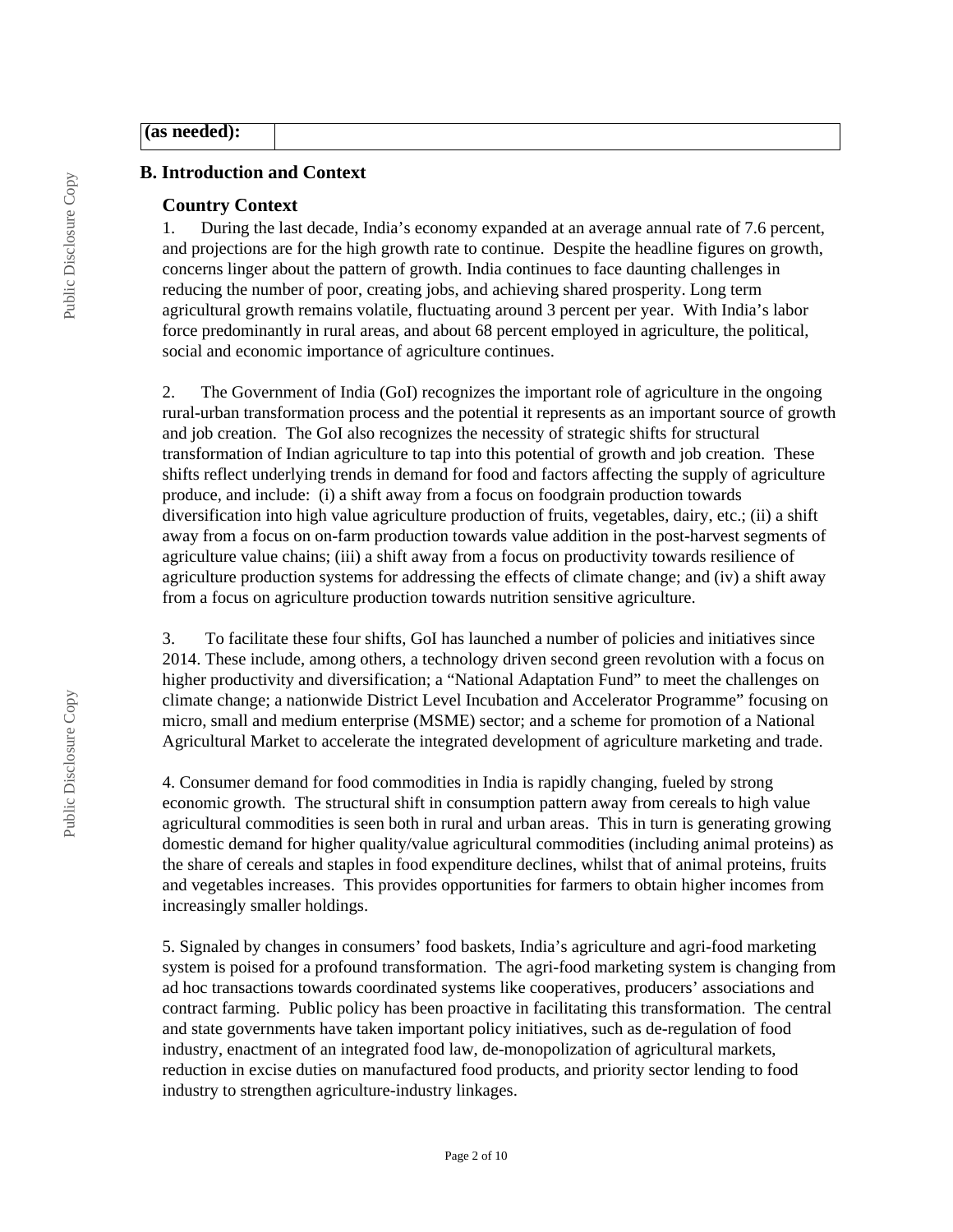6. Food processing is a "sunrise sector" and its share in GDP is on a continuous rise, with a compound annual growth rate of 8.4 percent. According to the Annual Survey of Industries 2012-13 the food processing sector ranks first amongst all industry groups, both in terms of total number of factories (16%) and number of factories in operation (16%), and third in terms of total output (12%), next only to 'coke and refined petroleum products' and 'basic metals'. More importantly, this sector is the largest employer amongst all industry groups, accounting for 11.59 per cent of industry employment in India. Its employment intensity can be seen by the fact that for every INR 1 million invested, 18 direct jobs and 64 indirect jobs are created in organized food processing industry. Furthermore, food in India has an economic multiplier of 2-2.5, thus implying that not only the food products industry can be the antidote for India's jobless growth, but that such a scenario may come at a relatively low (fixed capital) cost.

7. Transition to high value commodities and opportunities in agro-food processing underscores the enormous potential for commercialization and income growth in agriculture (including small holder) as production, consumption and trade shift from traditional food crops to horticulture and other non-traditional (high value) commodities. Moreover, relative to other countries, India has considerable comparative advantages in having a very large (growing and largely un-tapped) domestic market, which reduces reliance on exports as the principal driver for near term agriculture growth. Nonetheless, beyond the domestic market there are also strong comparative and competitive advantages in developing high value agricultural trade, which is currently negligible.

#### **Sectoral and Institutional Context**

8. In Assam, agriculture and related sectors are the principal occupation of the vast majority of rural population in terms of employment and livelihood. About 90 percent of state's population lives in rural areas and is mostly dependent on agriculture for their livelihoods. Agriculture and the allied sectors directly or indirectly support more than 75 percent of the population, providing employment to about 50 percent of the total workforce. While the average operational holding in India is 1.10 hectare, Assam's farmer families are predominantly small and marginal (85%) with an average land holding of only 0.63 hectare.

9. The recently concluded the Assam Agricultural Competitiveness Project (AACP) was instrumental in increasing cropping intensity, on-farm productivity and diversification of agriculture in the state. Supported by AACP and other Government of Assam (GoA) initiatives, high value horticulture has seen a significant growth in production - the annual growth rate of production of fruits, spices and vegetables was 19.2, 6.4 and 72.2 percent respectively in the last decade, with Assam contributing significantly to national production in commodities like ginger, banana, pineapple, litchi, etc. As such AACP has laid the foundations for long term agriculture transformation in the state by shifting the focus from rice production towards diversification into high value agriculture production (vegetables, spices, fish, dairy etc.). This move towards higher value products offers opportunities to increase contribution of agriculture to Assam's growth.

10. Diversification to higher value commodities and opportunities in specialized commodities reflect significant opportunities and challenges for farming communities in Assam: growing specialized commodities would need adoption of rapidly changing technologies and quality standards. Smallholder farmers face significant challenges in learning about and adopting rapidly changing agriculture technologies. The Bank supported AACP has successfully introduced the Agricultural Technology Management Agency (ATMA) model, a participatory, decentralized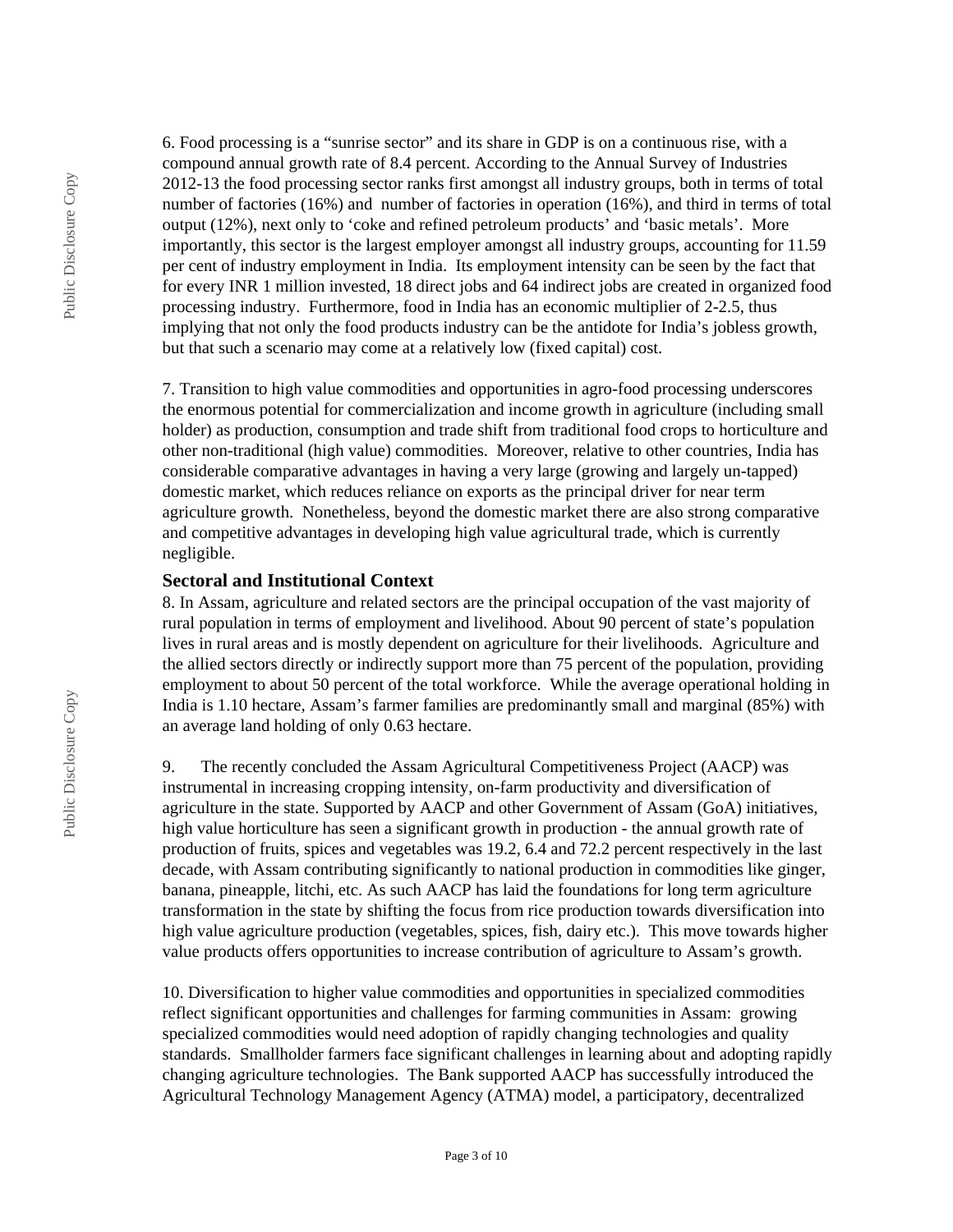planning, funding and implementation of technology dissemination to district, block and village levels in partnerships with farmer groups, and different line departments. While the ATMA platform has introduced improvements in technology transfer and demand driven extension, the current approach focuses mainly on production related issues. Its capacity needs to be strengthened to enhance the ability of farmers to adopt efficient and market led production and post-harvest practices for meeting the volume, timing and quality requirements of different markets.

11. The key constraints in structural transformation of agriculture in Assam are limited market access, poor post-harvest handling infrastructure and fragmented supply chains: agriculture marketing in Assam is characterized by a multiplicity of regulatory authorities in the state (viz., local panchayats, municipalities and state agriculture marketing board). Reforms would be needed not only to harmonize the regulatory regime in the state, but also for the development of alternative marketing options for farmers. The supply chain is characterized by the dominance of middlemen at different levels, involving pre-harvest contractors, forwarding agents, commission agents, wholesalers, sub-wholesalers and retailers. The existence of multiple intermediaries causes prices to snowball with each transaction. Despite the comparative production advantage in agriculture and allied commodities, and emerging marketing opportunities, conversion of this advantage into competitive food processing industries has proved to be a challenge in the state. There is low investment in assets and limited technology penetration across the food processing sector in the state, even though this sector contributes about 22 percent of the industrial output and represents 26 percent of gross value add of the state. The food processing sector is largely unorganized and operates on a small scale. Facilitating the development of organized Micro, Small and Medium Enterprises (MSME) both for value addition and job creation, would require handholding, business facilitation services, and facilitation of access to financing, along with critical regulatory changes for agro and allied MSMEs to flourish in the state.

12. GoA recognizes that creating conditions for agriculture based rural transformation in the long term would require: (i) a shift away from a focus on on-farm production towards value addition in the post-harvest segments of agriculture value-chains; (ii) a focus on productivity towards resilience of agriculture production systems in order to deal with the effects of climate change; and (iii) creating the necessary conditions for the emergence of a dynamic agri-business and enterprise sector in Assam. Furthermore, GoA at the highest level is committed to transforming the agriculture and allied sector to a more commercial and market oriented production; promoting MSMEs and implementing necessary reforms for realizing the project goals. GoA has also stated its intention that this project will form the nucleus of a much larger government agribusiness and rural transformation program. Fundamentally this will involve mainstreaming of project's initiatives in government programs and policies as well as convergence of various public programs to deliver along the objectives enshrined in this project. Especially the government will oversee the refocusing and strengthening of training and human resources program to support (agriculture) enterprise development activities in Assam.

## **Relationship to CAS/CPS/CPF**

13. The proposed World Bank support to this project is consistent with the current Country Partnership Strategy (CPS) for India (2013-2017). The CPS outlines Bank support to India under the three pillars of integration, transformation and inclusion with a cross-cutting focus on improving governance, environmental sustainability and gender equality. The proposed project is aligned along at least two of these three pillars – transformation, and integration. Under transformation, the project will directly help achieve one of the intended outcomes of the CPS,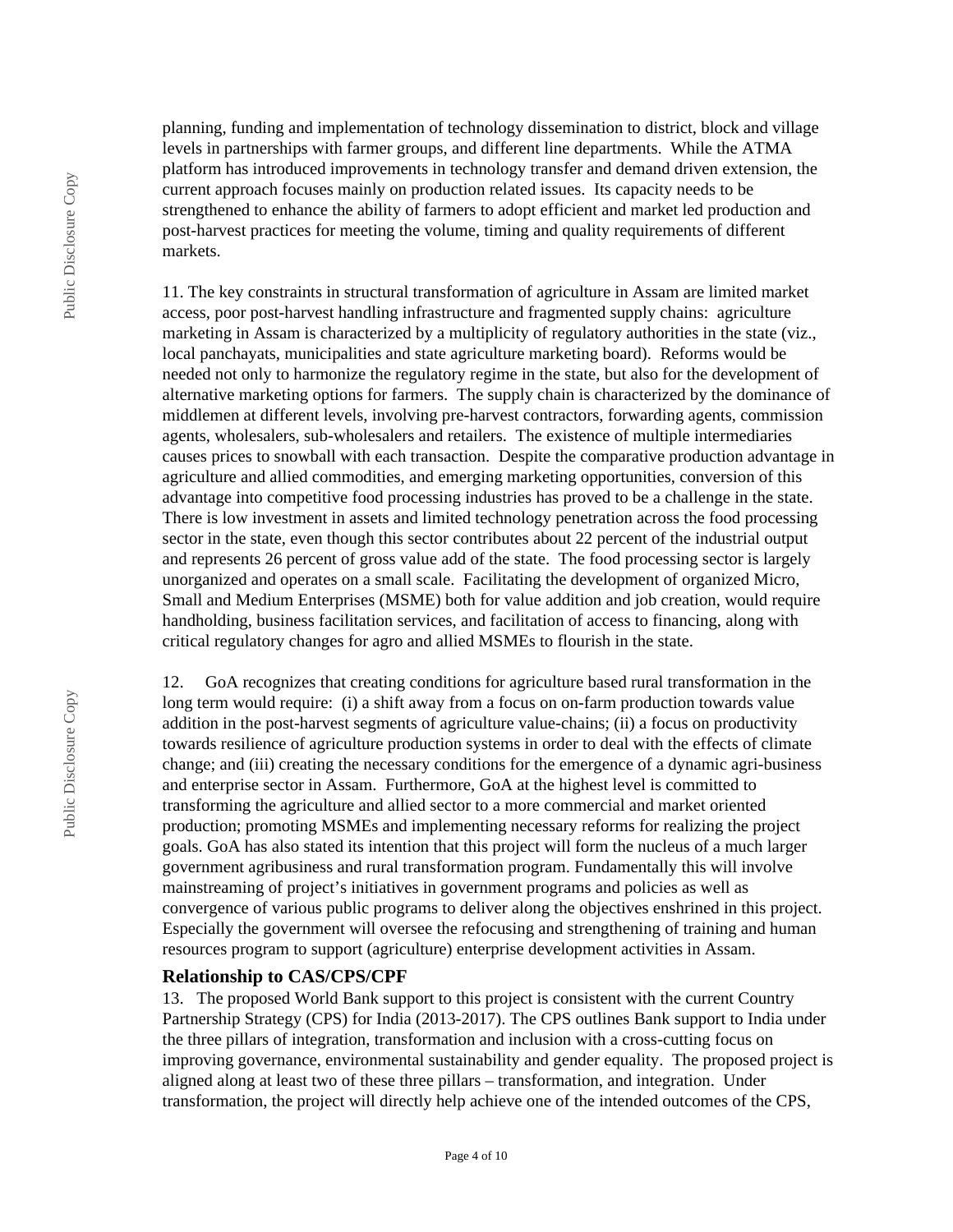which is increase investor confidence and inward financial flows into the agriculture sector (CPS para 43). The broader objective would be to instill a collective entrepreneurial spirit where producers shift from being "price takers" of primary produce, with no or very little influence over the market to being more business and value focused. A key project thrust will be on enhancing agglomeration of producers to improve economies of scale in producing, processing and marketing. In parallel with this, the project will support agriculture and livestock productivity (including value and incomes) through essential technology transfer in production and improved post-harvest and market operations, and also explore and pilot possible financing modalities to support entrepreneurship and agri-business (CPS outcome 2.4 para 86 and 89). Overall, the support of the project to the development of higher value commodities and more efficient supply chains will underpin ongoing structural transformation of the economy (CPS para 34). Under integration, the project offers the opportunity to increase gross state domestic product (GSDP) growth by stimulating private sector investment and agri-enterprise development in Assam, a special category state. (CPS, Outcome 1.4).

14. The project will also leverage the pent-up demand and natural resource advantages of the state as well as improve the investment climate (CPS para 72). In particular, the focus will be on processed food, agribusiness, logistics and infrastructure, and MSME finance and insurance. The project will establish a new standard of excellence for entrepreneurship and business skills training by improving skills and knowledge transfer from trainers to MSMEs (CPS, Outcome 1.3). Furthermore, the proposed project is aligned with the WBG's goal of promoting shared prosperity.

## **C. Proposed Development Objective(s)**

#### **Proposed Development Objective(s) (From PCN)**

15. The proposed Project Development Objective (PDO) is to "increase value-added and improve resilience in the production and processing of selected agriculture commodities, focusing on small farmers and agro-entrepreneurs in targeted districts".

16. Project beneficiaries will include farmers and entrepreneurs especially in the MSME segment. Others would include farmer producer organizations, sector management companies, and other value chain participants. During preparation, specific attention would be given to gender inclusion in project design and implementation arrangements. The methodology followed to identify targeted districts is elaborated in the Annex 3, attached to the PCN.

#### **Key Results (From PCN)**

- 17. The Key Project Indicators (KPI) will be:
- a) Increase in value addition by agri-enterprises;
- b) New agri-enterprises established in the targeted districts;
- c) Number of jobs created, including for women (percent);
- d) Increase in value of agricultural marketed output per farm (in formal partnership);
- e) Increase in market oriented production (% of farmer and area under cultivation); and
- f) Direct project beneficiaries (number), of which female (percentage).

#### **D. Concept Description**

18. The proposed project would support, value addition in the production and post-harvest segments of selected agriculture value-chains; facilitate agribusiness investments through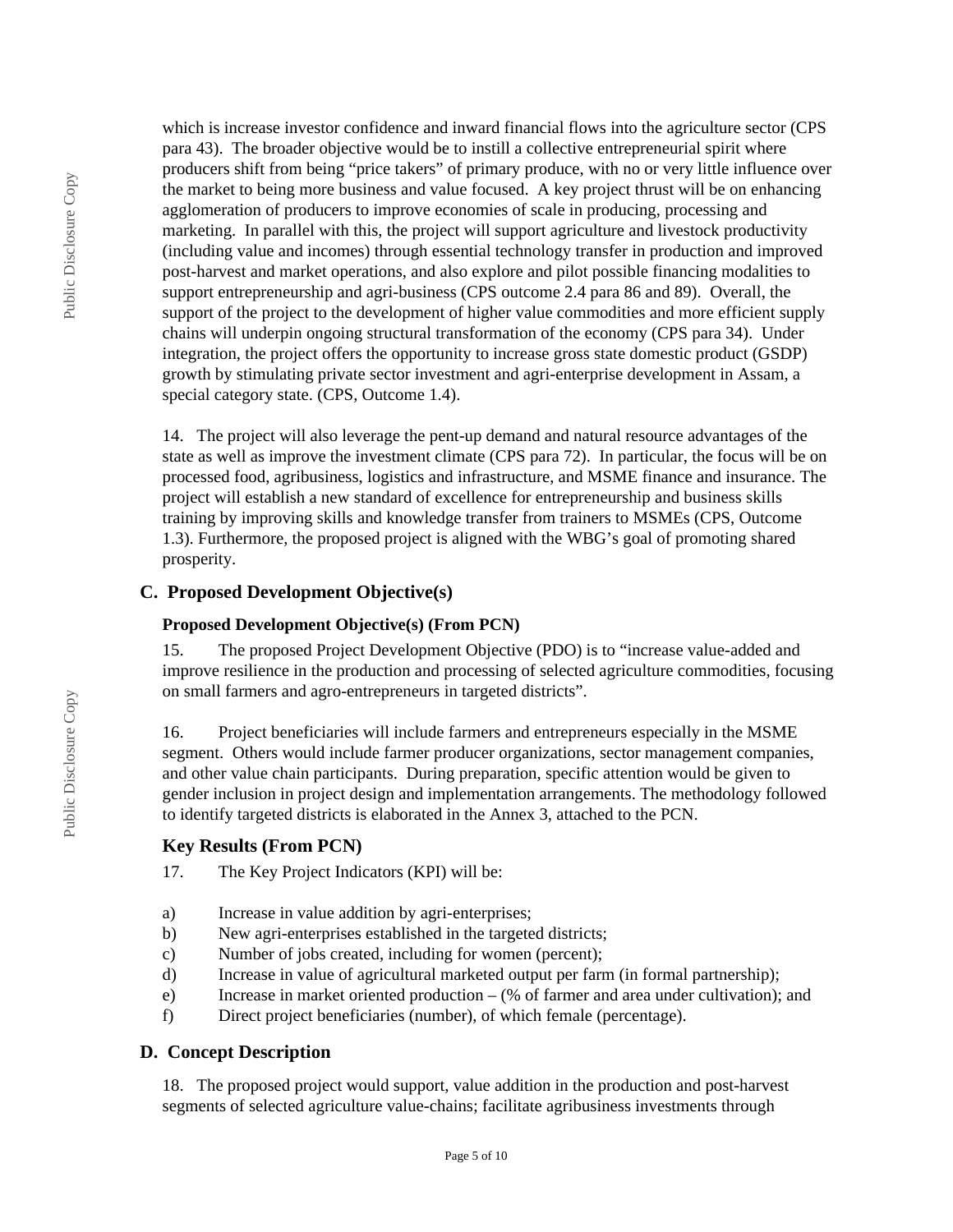inclusive business models that provide opportunities to small farmers as well as stimulate the establishment of new small and medium agribusiness enterprises; and support resilience of agriculture production systems in order to better manage increasing production and commercial risks associated with climate change, in the targeted districts . The project would adopt a cluster strategy within the targeted districts to generate economies of scale; promote vertical and horizontal links between local agricultural enterprises; enable diffusion of innovations; leverage network externalities; and channel public support for services and infrastructure. By adopting a cluster approach, the project would enable all the value chain participants to develop competitive and innovative products that meet market demands rapidly and successfully.

19. The project would achieve the PDO by: (i) promoting investments in agri-enterprises, reducing the business and transaction costs, facilitating access to finance for agribusiness entrepreneurs, and, where appropriate, push for process, regulatory and/or policy change; (ii) supporting the development of a modern supply chain; improved information communication technologies (ICT) based farm information and intelligence services, and alternative marketing channels; and (iii) improving producer's access to knowledge, technologies and infrastructure so that they are able to respond to market opportunities and climate variability.

20. By simultaneously intervening along multiple dimensions of the growth nexus (business environment, key infrastructure, access to basic services, local governance), the proposed project aims to remove key constraints to business development and strengthen the platform for growth in agriculture and allied sectors within targeted districts. By doing so, it will contribute to the key aspects of the GoI, GoA and the Bank's CPS strategic objectives related to faster and broader agriculture sector growth and inclusive development. In line with the PDO, the project will have the following components.

Component A: Support to Agri Enterprise Development

21. The focus of this component to enhance the pace of agricultural enterprise growth and employment in the targeted districts. This would be done by establishing a cohesive institutional platform, and securing increased private sector investment in the development of value chains, processing and marketing in the targeted districts.

Component B: Farm - Market Infrastructure Development

22. The focus of this component is to establish a modern supply chain from farm to market that would enable farmers and other value chain participants to access new markets. This would be done by enabling secondary and tertiary processing that creates higher value for the produce; improving value realization at the farm level through improved sorting, grading and packing of produce that enhances the average price realized; supporting a supply chain infrastructure that prevents wastage and value erosion in transportation, and allows access to more distant markets; and supporting the development and up-gradation of basic and agriculture-specific infrastructure, including transportation linkages, warehousing capacity and wholesale market facilities.

Component C: Market-led Production and Resilience Enhancement

23. The focus of this component is to enable farmers in the targeted districts to take advantage of the rapidly changing consumer demand and ensuring resilience of agriculture production systems

Public Disclosure Copy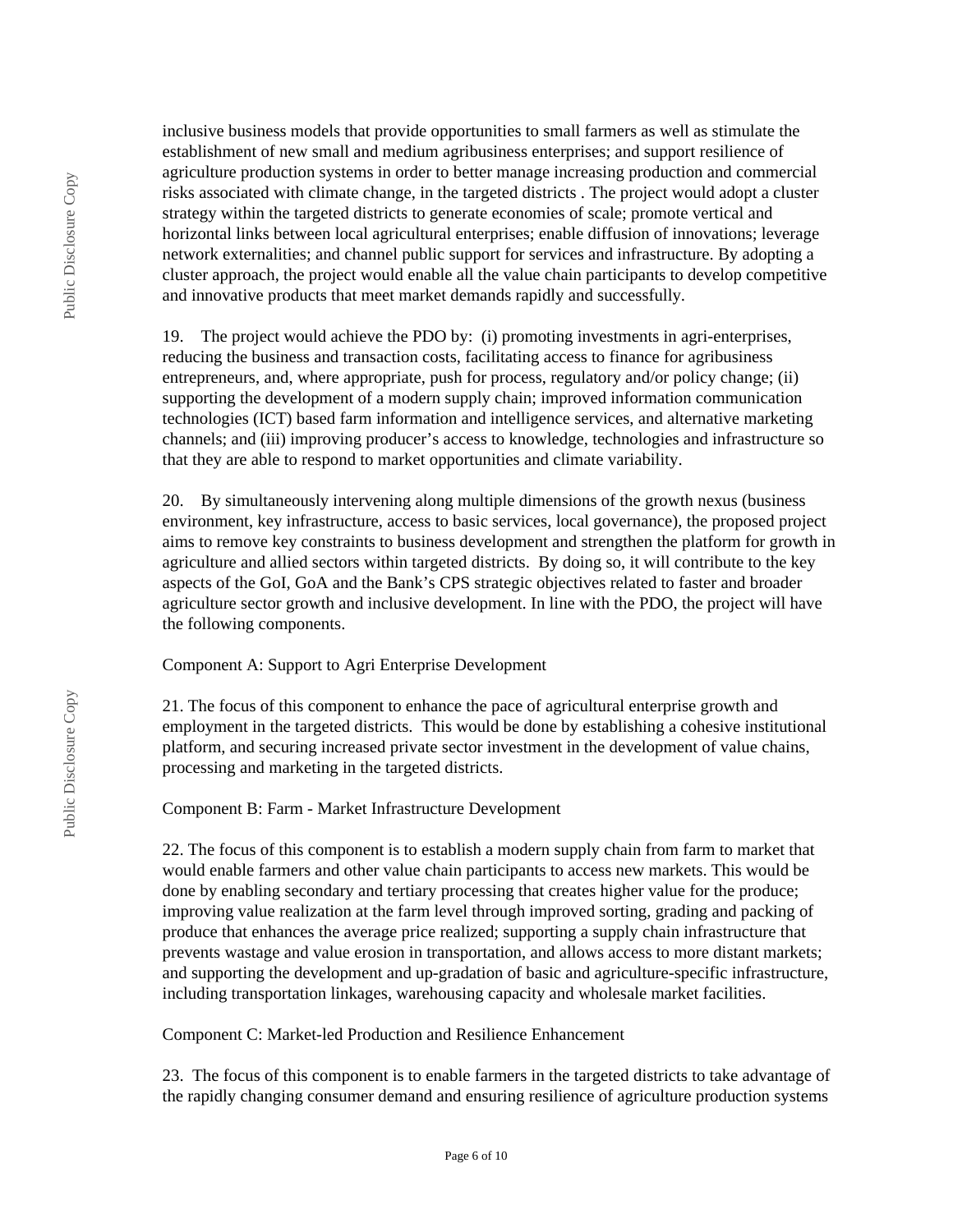in order to better manage increasing production and risks associated with climate change. This would be done by diversification of their farm production; and introduction of climate resilient solutions.

Component D: Project Management, Monitoring and Learning

24. This component will ensure effective implementation of the project activities and monitor and evaluate project implementation progress, outputs and outcomes, building on implementation experience of AACP. The component will support: (i) establishment and operations of a Project Coordination Unit (PCU), which will oversee and coordinate activities of the implementing agencies of the project; (ii) establishment and operations of Project Implementation Units in the respective implementing agencies; and (iii) setting up of a monitoring and evaluation (M&E) system for the project, including a project management information system, and contracting an external M&E agency to monitor project activities and impact. This component will also finance dedicated staffing for the project activities, consultancies, training and related material, office equipment, and incremental operational costs. The Project will provide investment and technical support for the establishment of a sound management information system and information and communication technology (ICT) systems and accompanying capacity strengthening of key personnel.

25. Green House Gas (GHG) Accounting: In accordance with guidelines for IDA 17 projects, GHG accounting for the proposed Project will be undertaken during the preparation phase. This analysis will help to measure the impact of the project on the GHG footprint and also guide investments that contribute to climate mitigation, given that world-over agriculture investments account of 25% of the GHG emissions. The conceptual framework of the proposed project indicates there could be reduced GHG emissions and carbon sequestration benefits as a result of interventions such as adoption of improved cropland management, plant nutrient management and conservation farming practices, soil health/fertility enhancement, whereas increased emissions and decreased carbon stocks could result from cropland expansion and increased electricity and fuel consumption during past harvest management, processing and transportation. There is a paucity of specific carbon accounting data for the agri-horticulture sector. The implementing agency will coordinate with the relevant departments to collect the relevant data for these analyses. Furthermore, the recently concluded AACP and other government and donor-aided projects will provide a basis for developing carbon balance estimates for the proposed project. This accounting exercise will be undertaken using established methodologies that are consistent with the international best practice to measure GHG emissions in the proposed project. The exante carbon balance tool developed by FAO has been selected as the primary tool for GHG accounting in agriculture. The analysis will be carried out by a World Bank team during the project preparation phase in close collaboration with state government counterparts and will be finalized by project appraisal.

### **II. SAFEGUARDS**

## **A. Project location and salient physical characteristics relevant to the safeguard analysis (if known)**

Though the project location and boundaries are yet to be established, it is expected to cover most of the state, and would comprise of critical landscape features, ranging from hills and mountains on the one hand and floodplains and wetlands on the other. Water quality in Assam has often come under scrutiny for presence of natural fluorides, iron and arsenic. Assam is also endowed with a good forest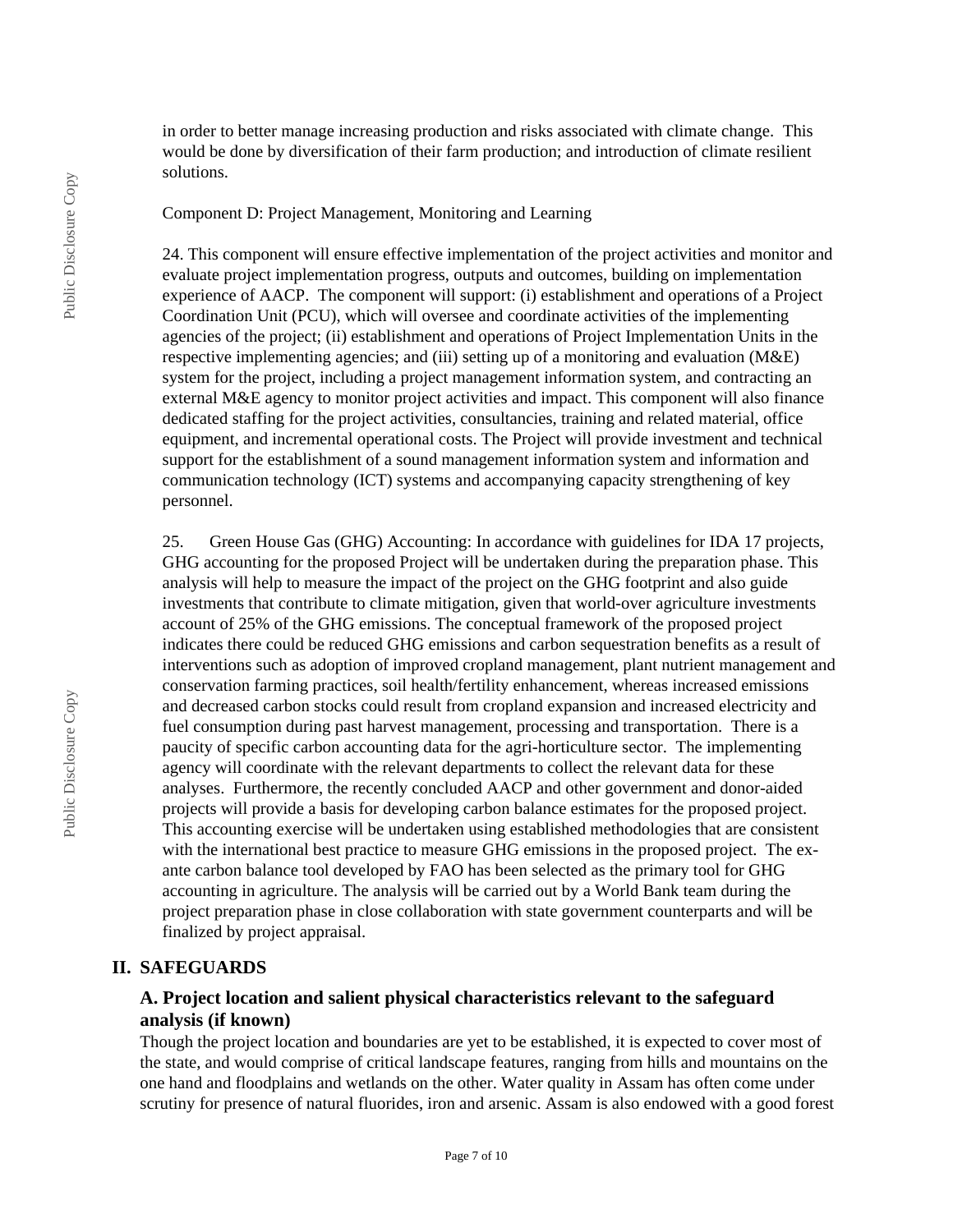cover and rich biodiversity that is well protected with several designated Protected Areas. The project will support small infrastructure development including rural roads that may require land and leading to minimal adverse impact on people including those who belong to Schedule Tribe, Schedule Caste and other vulnerable groups. Proposed agri-infrastructure development under the project could have adverse impacts on natural features, such as, wetlands, if not sited and built appropriately. Disposal of construction waste would require monitoring, as it could block natural drainage channels if dumped casually. Such impacts would necessitate an Environmental and Social Assessment (ESA) and management plans and/or framework for managing adverse environmental and social impacts and risks.

## **B. Borrower's Institutional Capacity for Safeguard Policies**

The state is well versed with the Bank's safeguard policies, as it has, over the past several years, implemented the World Bank funded projects including the recently concluded Assam Agricultural Competitiveness Project (AACP) wherein the safeguards have been rated as Highly Satisfactory in the Implementation Completion and Results Report. The ARIAS society, earlier supported under AACP would be responsible for implementing the project's environmental and social safeguards. ARIAS Society would be suitably staffed for this purpose. An ESA will be undertaken that would identify the potential adverse environmental and social impacts and risks. The ESA would develop and include an Environment and Social Management Framework (ESMF) that would have appropriate mitigation guidance for complying with the Bank's safeguard polices. The proposed ESMF would draw from the experience of implementing the existing one for AACP and build upon new activities that would be supported under this project, including wider dissemination and use of the Integrated Pest Management Plan developed under AACP. A good reporting mechanism on safeguards already exists in AACP and will be continued. At present all project locations are not known, therefore the use of framework is proposed. The ESA would be undertaken based on a sample of locations covering most of the proposed investment activities under the project. Therefore, even though the nature and scope of investment activities would be known, it may so happen that actual physical locations may not be known until an advanced stage of preparation. Therefore, an ESA will be done during preparation but an ESMF would be used during implementation. As far as possible and as the project design evolves, the borrower would ensure that some of the sampling locations and sites for the ESA are actual locations/sites proposed for project interventions. In addition, the proposed ESMF would include a screening mechanism that would allow for preparation of specific EMPs to mitigate adverse impacts of infrastructure investments, once exact location and design of infrastructure activities are identified. These would be particularly required for rural feeder roads, rural markets and supply chain infrastructure. At this stage, neither the scope and nature of infrastructure investments nor the locations are known. By appraisal, the borrower will develop sitespecific EMPs for infrastructure whose locations have been determined and detailed technical designs completed.

# **C. Environmental and Social Safeguards Specialists on the Team**

Anupam Joshi (GEN06)

Mridula Singh (GSU06)

# **D. POLICIES THAT MIGHT APPLY**

| <b>Safeguard Policies</b>       |      | $ T$ riggered? $ Explanation (Optional)$               |  |
|---------------------------------|------|--------------------------------------------------------|--|
| <b>Environmental Assessment</b> | Yes. | An ESA is required as the project is likely to support |  |
|                                 |      | new activities that were not included in the recently  |  |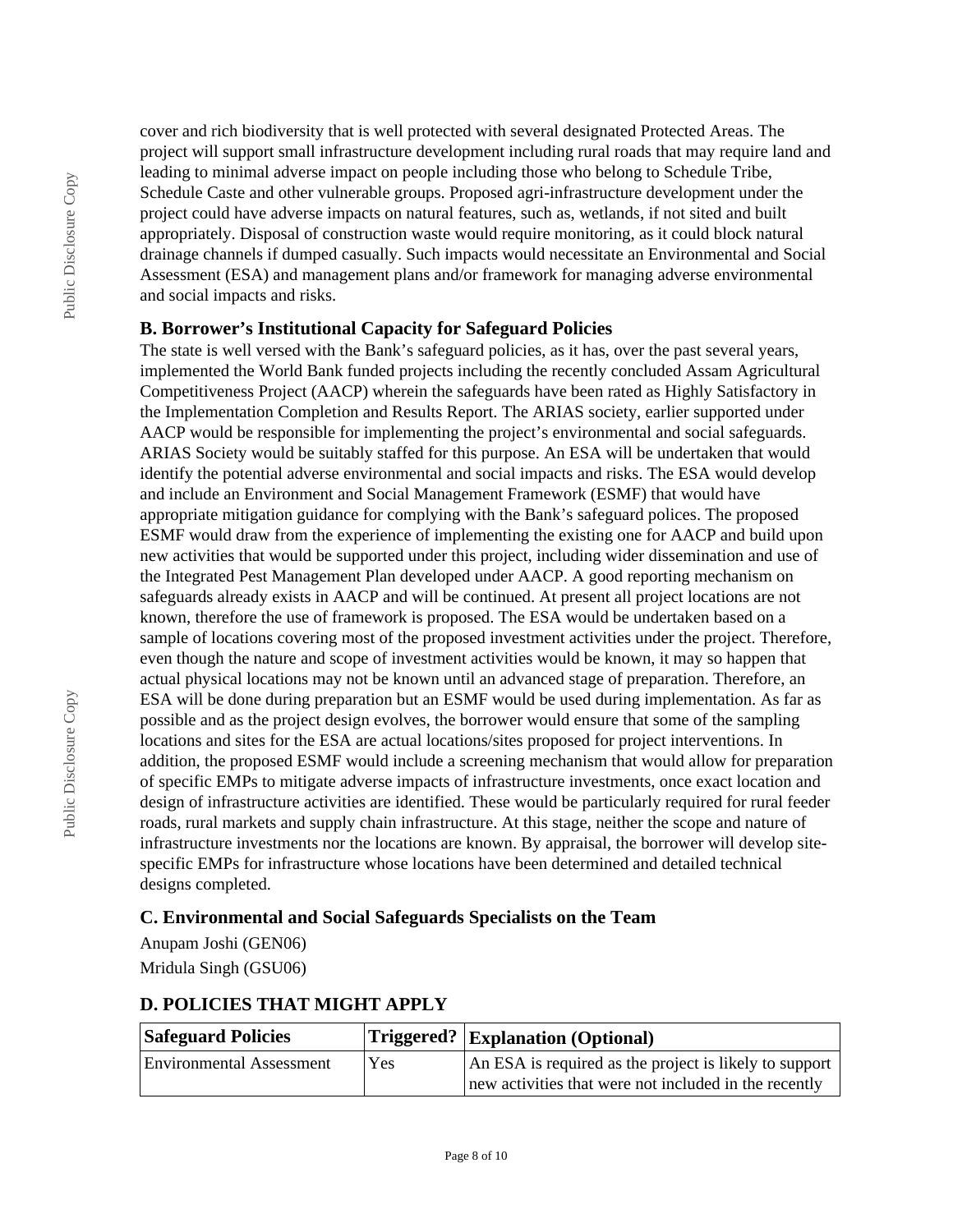| $OP/BP$ 4.01                                                                  |                                                                                                                                                                                                                                    | completed AACP.                                                                                                                                                                                                                                             |  |
|-------------------------------------------------------------------------------|------------------------------------------------------------------------------------------------------------------------------------------------------------------------------------------------------------------------------------|-------------------------------------------------------------------------------------------------------------------------------------------------------------------------------------------------------------------------------------------------------------|--|
| Natural Habitats OP/BP 4.04                                                   | Yes                                                                                                                                                                                                                                | The State has a widespread network of naturally<br>occurring wetlands (beels) and would require<br>mapping of potential impacts through project<br>supported infrastructure and other agricultural<br>investments.                                          |  |
| Forests OP/BP 4.36<br>N <sub>0</sub><br>governed under a robust national law. |                                                                                                                                                                                                                                    | The project is unlikely to bring any management<br>changes to the State's forest resources that are                                                                                                                                                         |  |
| Pest Management OP 4.09<br>Yes<br>Plan that was developed under AACP.         |                                                                                                                                                                                                                                    | There is likelihood of use of pesticides and other<br>agrochemicals once project investments are realized.<br>The project would promote the wider use of the Pest<br>Management Plan and Integrated Pest Management                                         |  |
| <b>Physical Cultural Resources</b><br><b>OP/BP 4.11</b>                       | N <sub>o</sub>                                                                                                                                                                                                                     | The project will not impact any physical, cultural<br>and/or religious sites and will be implemented in<br>areas where agriculture is already practiced.                                                                                                    |  |
| Indigenous Peoples OP/BP<br>4.10                                              | The policy is triggered, accordingly a Tribal<br>Yes<br>Development Framework will be prepared to address<br>impact. It will also include an action plan to ensure<br>that equal opportunities are provided to access<br>benefits. |                                                                                                                                                                                                                                                             |  |
| Involuntary Resettlement OP/<br><b>BP</b> 4.12                                | Yes                                                                                                                                                                                                                                | The policy is triggered as land may be required for<br>the small infrastructure and rural roads. Resettlement<br>Policy Framework including Social Management<br>Framework will be prepared.                                                                |  |
| Safety of Dams OP/BP 4.37                                                     | N <sub>o</sub>                                                                                                                                                                                                                     | The project will not support construction,<br>refurbishment and replacement of equipment etc. of<br>any dams. It also does not support rehabilitation of<br>existing or building any new irrigation schemes<br>originating from existing dams in the State. |  |
| Projects on International<br>Waterways OP/BP 7.50                             | <b>TBD</b>                                                                                                                                                                                                                         | During project preparation applicability of this policy<br>would be determined based on a technical analysis.                                                                                                                                               |  |
| Projects in Disputed Areas OP/<br>BP 7.60                                     | N <sub>o</sub>                                                                                                                                                                                                                     | Project activities do not fall in any disputed areas.                                                                                                                                                                                                       |  |

# **E. Safeguard Preparation Plan**

# **1. Tentative target date for preparing the PAD Stage ISDS**

01-Sep-2016

# **2. Time frame for launching and completing the safeguard-related studies that may be needed. The specific studies and their timing should be specified in the PAD-stage ISDS.**

The safeguards documentation would require four to six months for completion from the time it is started. We expect it to be ready by September 2016.